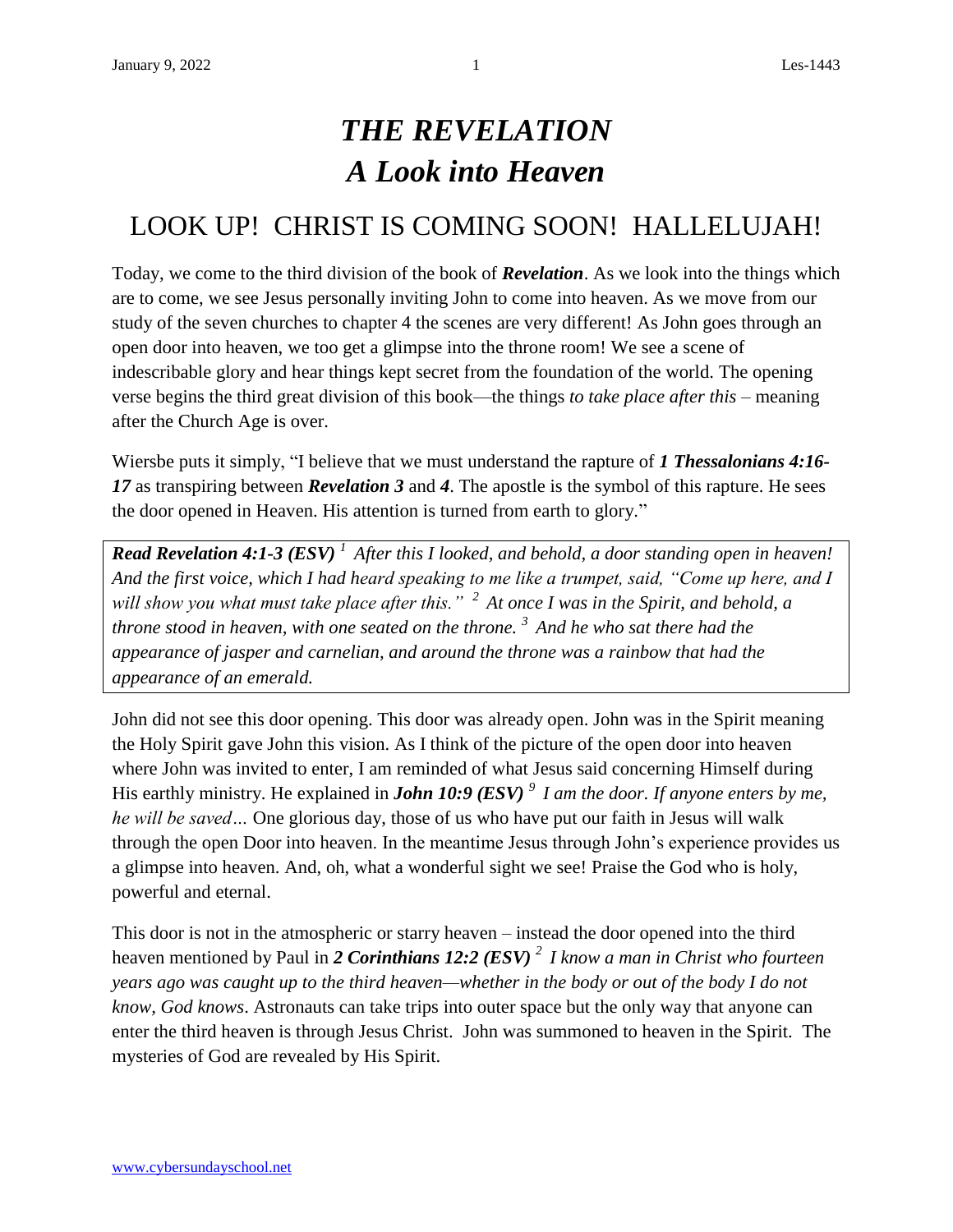John heard a voice speaking like a trumpet saying: *Come up here, and I will show you what must take place after this.* This would be after the church (dead and alive) is caught up in the air to be with the Lord and God's judgment begins on earth. *1 Thessalonians 4:16-17 (ESV)* <sup>16</sup> For the *Lord himself will descend from heaven with a cry of command, with the voice of an archangel, and with the sound of the trumpet of God. And the dead in Christ will rise first. <sup>17</sup>Then we who are alive, who are left, will be caught up together with them in the clouds to meet the Lord in the air, and so we will always be with the Lord.*

And John was in the Spirit! Four times in *Revelation* John says he was *in the Spirit*. This expression means that the Holy Spirit was giving him in a vision—showing him situations and events he could not have seen with mere human eyesight.

The throne was already there, but John now sees it for the first time. This throne in the vision was not a piece of furniture. It symbolizes the majesty of God – the King of kings and Lord of lords. Our God is on His throne and His rule is sovereign and He has authority over all.

Our attention is now directed to the center of attraction. The throne represents the universal sovereignty and rulership of God. It means that He is in control. The general headquarters of this universe is in heaven, not in Washington, D.C., or London or Moscow.

As I talk about the descriptions of the things that John saw as he walked through the open door, understand that different commentators and interpreters have different opinions. As I read their thoughts, I use the ones that make the most biblical sense to me.

The jasper of the *Revelation* is not the opaque stone we know by that name. It is later described as clear as crystal (21:11). It is probably the diamond, the most brilliant of all the precious jewels. The other stone a carnelian or sardius is blood-red and may really be the ruby. Thus the two together give the idea of glory and of sacrifice.

Bible scholars see many meanings in these stones. I lean to the simple explanation that the whiteness of jasper represents the purity of Christ while the carnelian represents the blood of Christ. Glory and sacrifice! *Revelation 3:21 (ESV) <sup>21</sup>The one who conquers, I will grant him to sit with me on my throne, as I also conquered and sat down with my Father on his throne*. Jesus and the Father were together on the throne. The Spirit was there too.

The prevailing color of the rainbow was a pleasant green, showing the reviving and refreshing nature of the New Covenant. It completely encircles the throne! From this side of the earth, we only get a glimpse of the rainbow – a half circle at best, reminding us of God's promise to never again destroy the earth by flood which always makes seeing a rainbow special. Note: we see a rainbow after a storm. This emerald rainbow comes before the storm. God's covenant was not just with Noah but with all creation.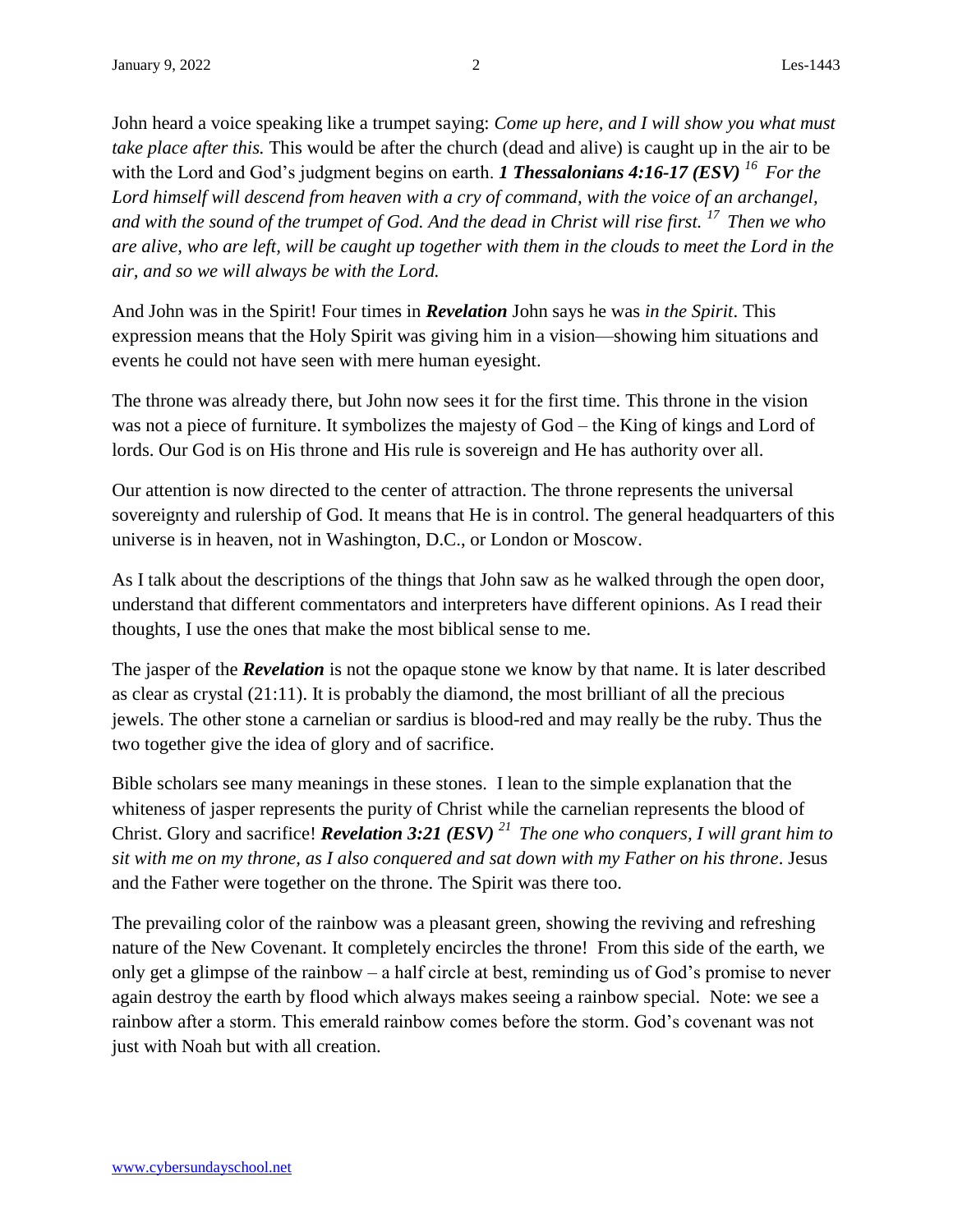*Read Revelation 4:4 (ESV) <sup>4</sup>Around the throne were twenty-four thrones, and seated on the thrones were twenty-four elders, clothed in white garments, with golden crowns on their heads.*

Who are these twenty-four elders seated on thrones? It is unlikely that they are angels, because angels are not numbered, crowned, or enthroned. Wiersbe suggests, "These elders probably symbolize the people of God in heaven, enthroned and rewarded."

David Jeremiah agrees and suggests we can know this by the clothes they wear. They are clothed in white raiment – later on the Bride of Christ will be wearing white – the only ones in heaven to do so. The golden crowns on their heads are the victor's crown. We know this because of the use of the Greek word stephanos. These are the crowns they were given at the Judgment Seat of Christ.

*Read Revelation 4:5-8 (ESV) <sup>5</sup>From the throne came flashes of lightning, and rumblings and peals of thunder, and before the throne were burning seven torches of fire, which are the seven spirits of God, <sup>6</sup>and before the throne there was as it were a sea of glass, like crystal. And around the throne, on each side of the throne, are four living creatures, full of eyes in front and behind: <sup>7</sup>the first living creature like a lion, the second living creature like an ox, the third living creature with the face of a man, and the fourth living creature like an eagle in flight.*

Lightning, thunder, and voices emanating from the throne make it clear that a dreadful storm is about to burst on that world below. It would be similar to what happened on Mt. Sinai as the law was given. We have been living in the day of grace. We can come boldly to the throne of grace. But in this picture we see that we are back to the throne of judgment. This reminded John that God was about to judge this world because they have rejected Jesus Christ.

The seven Spirits of God that we have mentioned in previous studies are found around the throne. *Before the throne, seven lamps were blazing. These are the seven spirits of God.* 

John is not giving an exact description but speaking in symbols. Concerning the *sea of* glass modern ideas about glass did not apply in the first century. Then glass was usually very dark, even opaque. Glass as clear as crystal would be enormously expensive. The sea of glass is often associated with the throne of God. Maybe this is something that causes the people not to get too close to that throne.

Also around the throne, John saw *four living creatures*. The word beasts as used in the KJV is not a good translation. We will see the four living creatures in other chapters of The *Revelation*. The texts that describe these creatures indicate that they are real, actual beings. They are allseeing, their eyes being both towards God and towards creation. The four living creatures are a special, exalted order of angelic being or cherubim. We will study more details about them later on.